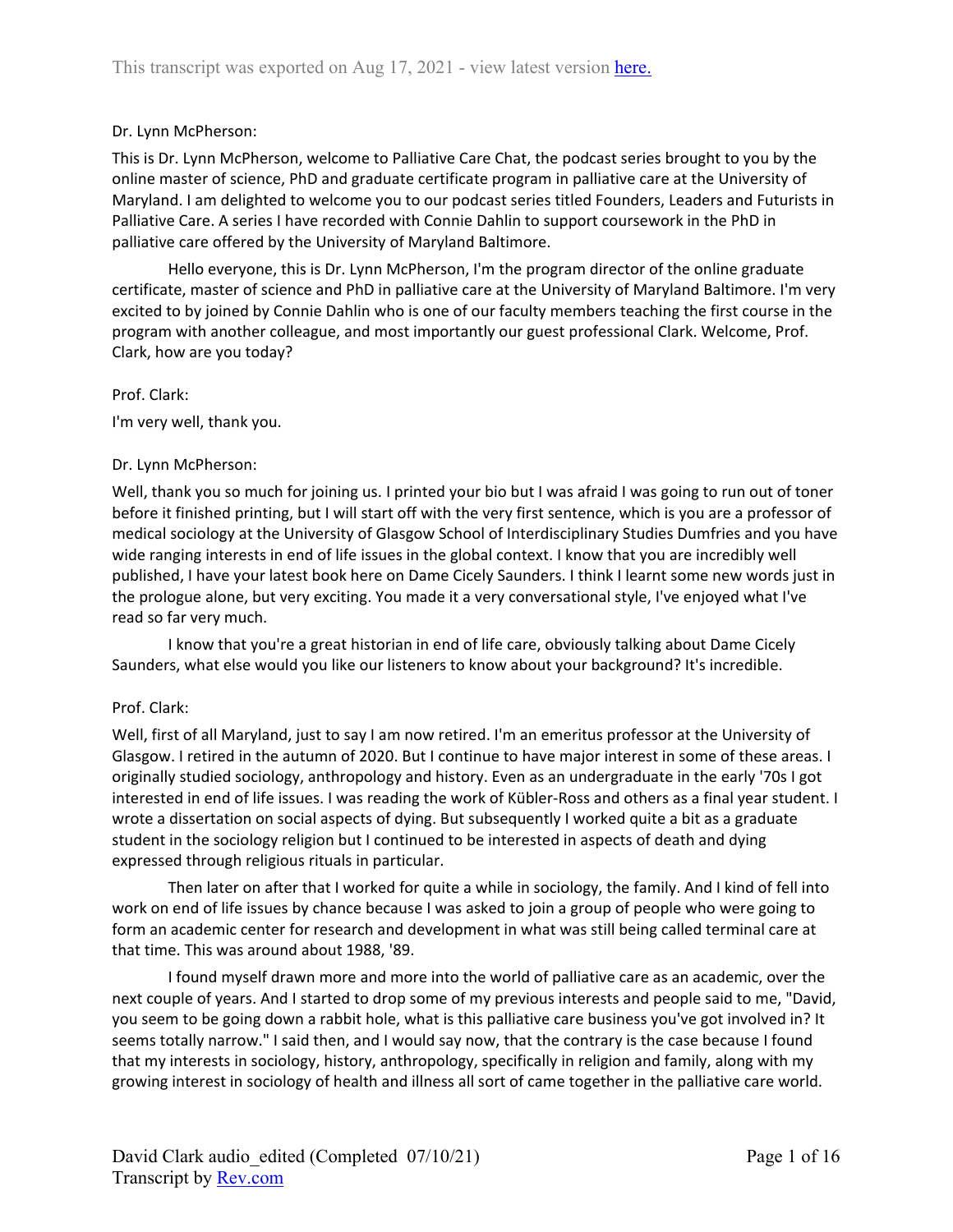I was lucky enough to join a small group of people who went on to establish an academic department at the University of Sheffield under the leadership of Prof. Sam Armitage. He was one of the very first professors of palliative medicine in the United Kingdom. I think he was probably the third that we had.

So from then onwards, late 1980s, I concentrated all my efforts in this sort of area in terms of the research and academic work. Obviously as time went along I took on other wider academic responsibilities, I was head of a research unit at Lancaster University and when I moved to Glasgow I became the director of a rural campus that the university has in southwest Scotland. So I had broader responsibilities over the years, but my specific academic focus was very much on end of life issues, palliative care.

Gradually broadening out from palliative care to include other things. More recently, I have... I was very fortunate to have a major grant for the last five years of my career from the Wellcome Trust and this has enabled us to branch out into a lot of new areas. So I did much more work then on cultural aspects of death, dying and bereavement. For example, we looked at phenomena like death cafes but we also engaged in studies of assisted dying.

I became particularly interested in how the palliative care world was reacting to assisted dying, where it was legal in any given jurisdiction. I still think this is a very unfinished conversation, that what we've seen over the years has been very oppositional positions taken up by palliative care towards any form of legalized assisted dying. I think there is great scope to look more closely at how a conversation between the two could lead to some sort of [inaudible 00:05:52] and so we did some work around that as well.

And of course as you said in your introduction, I've had this longstanding interest in the history of the field, wrote a book on that, that was published a few years ago, and in particular I've had an interest in how you map the global development of palliative care in more recent times. I can talk about that. And in relation to the history I had a close relationship over the last 10 years of my life, I worked very closely with Dame Cicely Saunders to ensure that the papers were properly brought together and archived, and the biography that you kindly held up there at the beginning is actually the final volume in a trilogy of books, the first was a collection of her letters which I edited, then a collection of publications and then finally some years later the biography.

So I've been very, very fortunate in my career to range widely over these issues, and to work with some incredible people. Not just in the United Kingdom but much further afield and around the world. One aspect of that was that I got drawn into writing the history of The Project on Death in America. You mentioned when we were talking before the interview that you had interviewed Diane Meier and others, and I got to know some of these people when they were faculty scholars on PDIA. I interviewed them all myself and I wrote a book about the nine years of work that was PDIA and what its legacy looked like.

So I've been very, very lucky in my career to have these opportunities. The position I've taken up in this work really from a very early stage was to regard myself as a critical friend of the field of palliative care. As a non-clinician, as a social scientist and historian, I wanted to do work that would seem to be relevant to the field, but not simply be at the beck and call of the field. Not simply there as a social scientist to do studies that were framed by the field, although sometimes I did, but also to do work that problematized the field.

When I was writing my grant application at the Wellcome Trust, I said that I thought that the position of social science with regard to the palliative care and end of life death field was somewhat problematic. On the one hand there are a group of people who are so embedded within the field as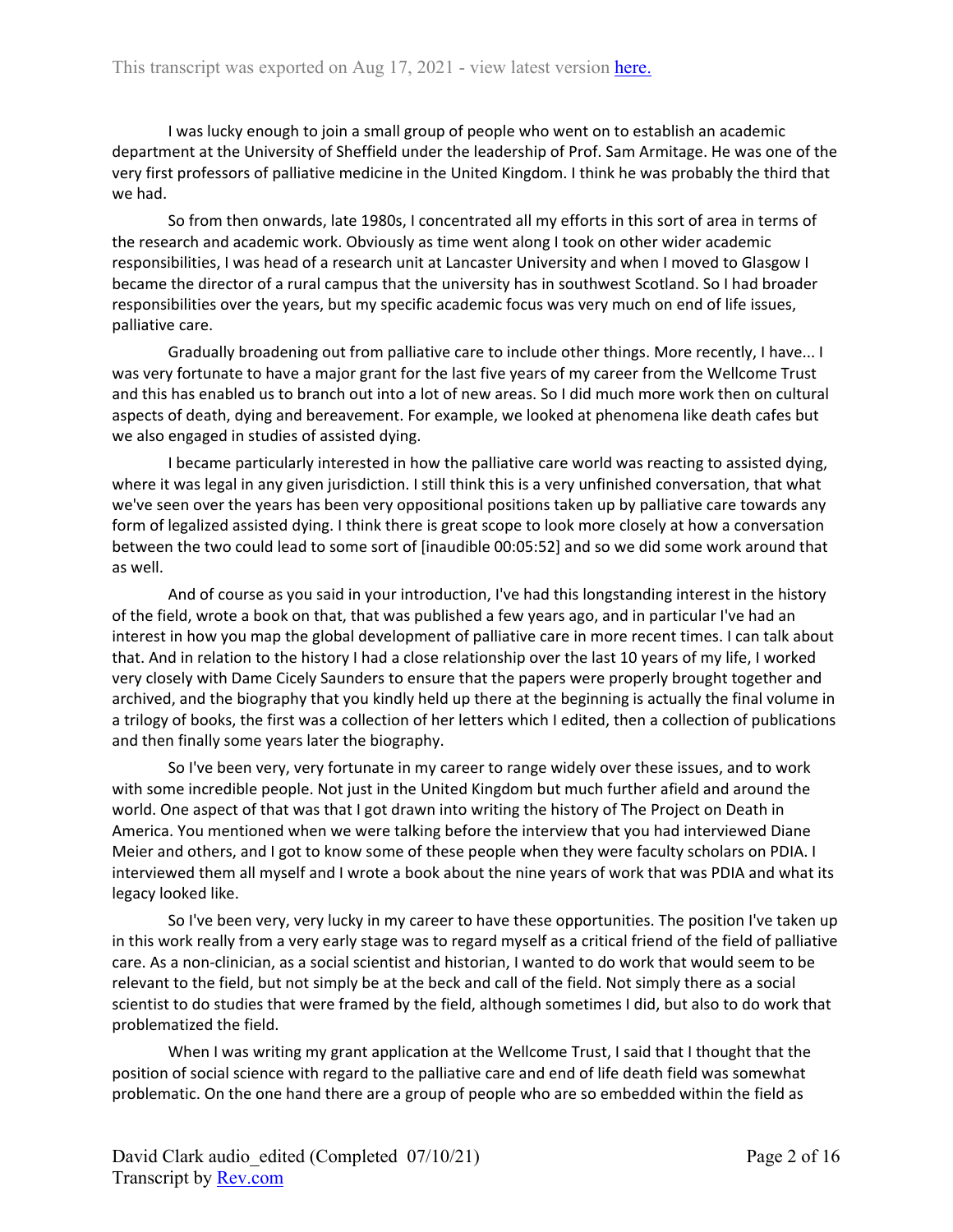researchers that they couldn't be critical of it. They were simply doing work that was almost determined by the field. Researching the questions that the field was throwing up.

Then at the other extreme there are a group of social scientists who are too remote from the field, too conceptual and esoteric to be relevant to it. So what I've been trying to do is to find the position that's somewhere in the middle of these two extremes that remains critical in searching and asking sometimes difficult questions, but in ways which are supportive to the development of palliative care. Not simply sitting on the sidelines or sitting in the ivory tower, kind of we would say nitpicking about how things are. Being critical in a robust way but in order to bring about improvement.

And I don't know, it's terribly difficult to know whether you've succeeded in that role. Now looking back on that career, it is hard to know to what extent those worked, but it's been my orientation and it seems at least to have drawn the interest of quite a lot of people over the years.

# Connie Dahlin:

There was so much in that, so thank you for that. I'm going to go back a little bit because I think one of the things, Prof. Clark that you brought up that nobody has really focused on before, is that you were intrigued a lot by this relationship of the family and religion to palliative care, and what was it that sort of brought that into the end of life interest that you had of understanding why it was so important to bring those two together in end of life in a way that people hadn't focused on before?

# Prof. Clark:

Well, I'd been studying in those fields prior to getting involved in the end of life work. So I was interested in structures and change in patterns of family life, but also in the role of religion in society. And if you look at the early writings, particularly of Cicely Saunders, there was a very strong emphasis on both of the things. One of the things that I think was really key in Cicely Saunders' approach as she formulated the ideas around St Christophers Hospice, which opened in London in 1967, but had like a 10 year gestation, was that she wanted to be able to focus not just on the indexed patient, the dying person, but on the family and the social network of which that person is a part.

So that was really very important, because I think if you read Cicely's work you would see that as she gained her experience at St Joseph's Hospice in Hackney. She was very impressed with how the patient was cared for, but she didn't see much scope for the family to be involved in that care. So St Christophers really tried to break that mold.

So that was interesting, what opens up when you actively involve family in the care of a dying person and don't try to sideline them and take over from them. And of course, she, Cicely, was a profoundly religious person herself. Had a fascinating religious journey in her own right. She was always interested in the role of faith and the absence of faith in how people come to terms with their own mortality.

So I think that if you think of, for example, Cicely's concept of total pain. First formulated in 1964, with its dimensions of the physical and social, the psychological, the spiritual. You can see how religion and family and why the society are all incredibly important in shaping the experience of giving and receiving care at the end of life, in addition to the more obvious dimensions of physical care, clinical interventions, the relief of pain and so on.

So as a sociologist with an interest in these things, I think I found a ready kind of fit with palliative care. I felt comfortable exploring issues around religion and family life and the wider social context.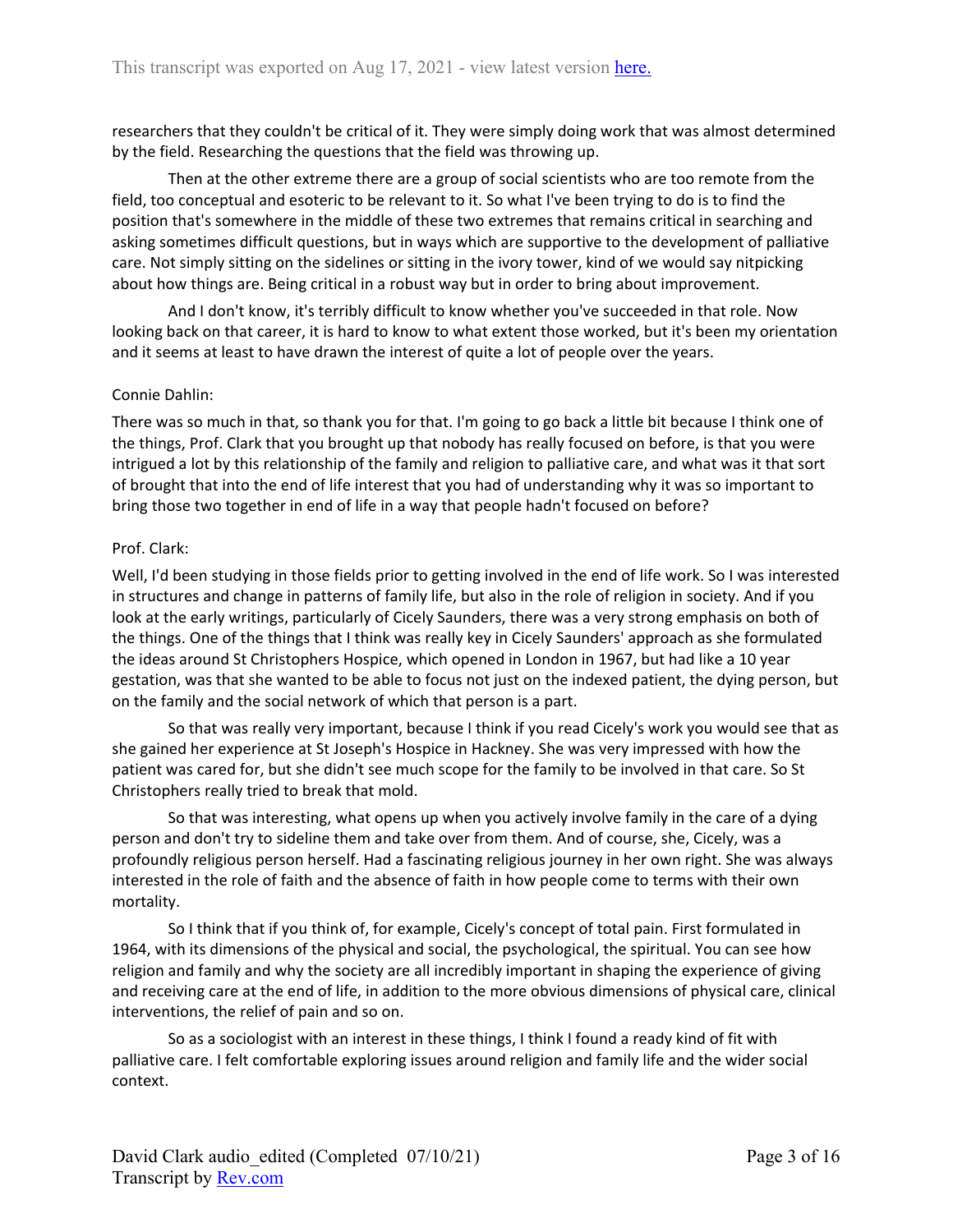# Connie Dahlin:

The reason why I think it's interesting is because I think we're finally really, at least in the United States, realizing that if you don't include the family or however the patient defines it, you're kind of not going to be successful, right? And yet, at least in our society and the way that our healthcare is, we set forth a lot of these principles of caring for the caregiver or doing all the support, but they aren't covered by insurance and they really vary by community. So there's no consistency.

So we, I think, have set up this ideal that dying at home is the thing you strive for, although we would say in the literature we're actually seeing here, because you may or may not have the supports, it really depends on where you live as to what type of hospice care you give, for some families they're actually traumatized, right? So we've set up this dichotomy here, dying at home good, dying in any other place bad, which I think is not fair to families. We've got to look at that.

But at the same time, what do we offer to the families? We here send people phone expecting them to be like healthcare providers, and they don't have that education, right? In our society we deem that quote "custodial" so that we don't have to pay for it. So I think where you come from is so important because they are the ones left with the experience, they are the ones who left... if we're going to think about psychological healing going forward. So I think you maybe have been looking at something that was sort of so ahead of its time, and we're just, it feels like, starting to get that emphasis. Do you have any thoughts about that?

# Prof. Clark:

Well, I think the United States context is very specific. All thinking about palliative care and hospice, really has to come back to your financial system. I think this has been... it's important in any society. But I think the particular nature of the American healthcare system has been so crucial to the way modern palliative care is being conceptualized in a sort of market economy, and where often the patient and family are treated as sort of consumers of a service.

So when Diane was doing that work on trying to find a new language definition of palliative care, that really was all about what would be seen as desirable and acceptable to consumers of this product. That, for me, led to some problems because I think it, in part, has led to a sort of masking of mortality and death. The notion that palliative care becomes an extra layer of support as you progress through the stresses and strains of your disease, and the side effects of its treatment. I think that's a very particular version of palliative care that could only really emerge in the concept subtext of the American healthcare system. It doesn't make quite the same sense in a system like the one I live in where healthcare is free and paid for from taxation and is free to everybody at the point of delivery, and where there is a much wider social dimension to our thinking about care, rather than a financial driver to it, which always seems to be so important in the US context.

So I've come to the conclusion that the way that palliative care is being shaped in the US can only be understood through the lens of the financial system that has produced it. I think it's probably the most extreme example of that of any country in the world. Many poor countries, palliative care is being shaped by the absence of resource, and the absence of financing and income streams and so on.

So one's not trying to deny that, but I think the debates that have developed in America and the way in which the issues have been framed, particularly among leaders in the field, is how to convince others that palliative care is cost effective. And there's some new work out on this, a new book which I've got on my shelf somewhere but I haven't got round to having a proper look at. But it seems to be arguing that the whole impetus for development was about cost reduction.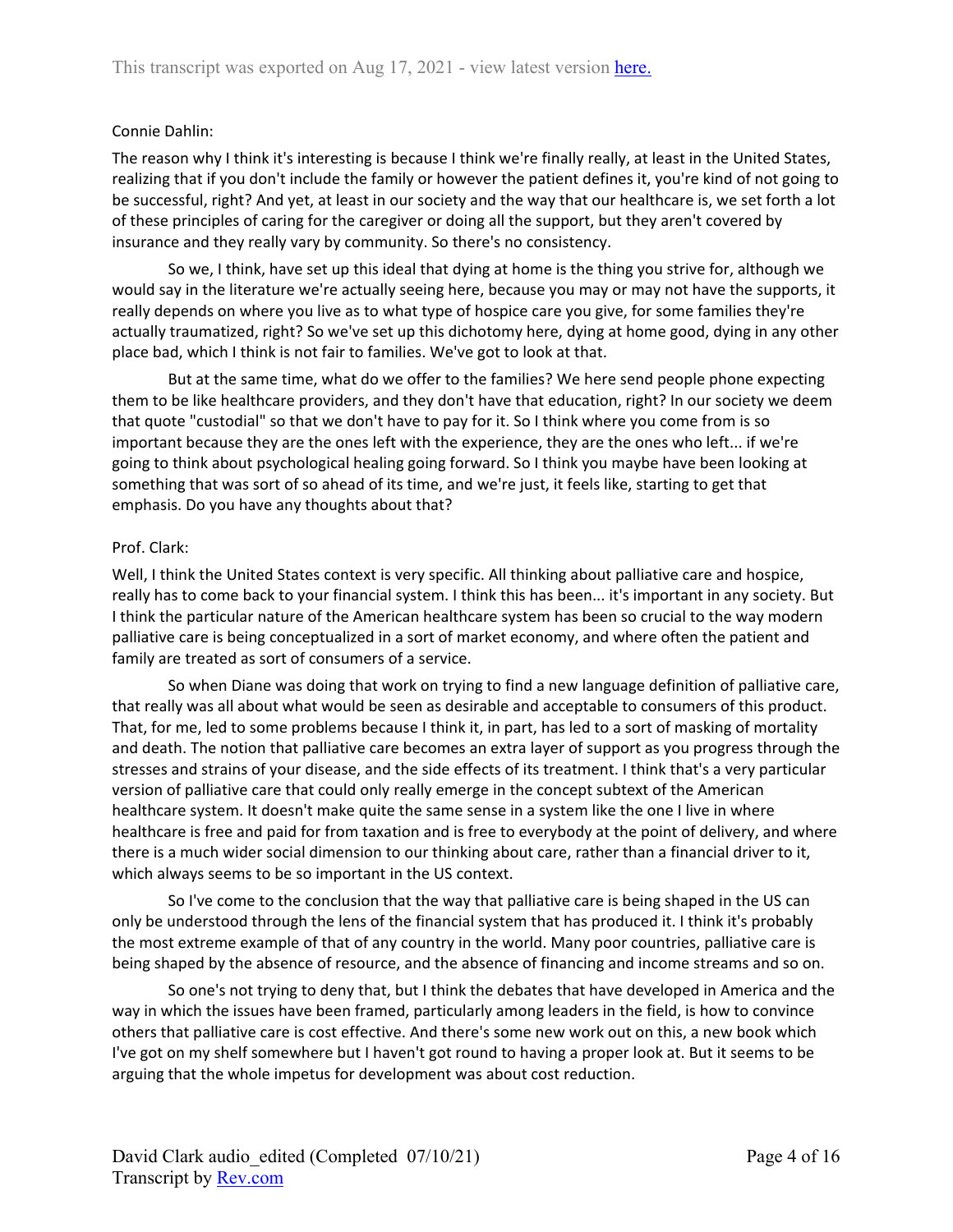And that was never the impetus certainly in Britain and it's not an impetus that I see very, very widely in European societies. But I think it has been very, very compelling in the US and has had particularly kind of consequences for where palliative care sort of begins and ends, what it's defined as being.

# Connie Dahlin:

And I think it is an interesting concept because here also people change the name, they figure if you make it more palatable, but I think many of us who have been in the field a long time would say that's really for the clinicians, right? Once the public knows what it is they'll either embrace it or not. Whatever name you have, people figure out what the services are. So it is about our death denying culture and our economics.

But I think, I would wonder, you've said a couple things also that were interesting. I think this whole part about us being able to look at ourselves and critique ourselves, and you were talking about if you're too embedded you can't be objective and if you're too remote you don't understand what's going on.

In terms of really critiquing ourselves, what are some of the areas that you think we really do need to look at ourselves a little bit more and think about for the future? Because I think that's important for people to say we did the best we could, we may not have gotten it right but we want to keep moving forward to making it better?

# Prof. Clark:

Yeah, well I have some thoughts about that and I preface them by saying I'm not speaking now purely in relation to the American healthcare system. I think that there are some wider issues that you see occurring in other places. I suppose what has been going on is that we have a field in hospice, palliative care, that begins on the margins of the mainstream system. It has to battle its way into the center in some way.

I wrote a paper on this called From Margins to Centre, a long time ago, in The Lancet Oncology. This is pretty common in most countries that things begin on the margins and try to work into the center. Getting into the center involves a number of things. It involves clinical recognition and respect from others, in other areas, and there's a lot written about the problems that have occurred as palliative care enthusiasts have tried to persuade their colleagues in other aspects of medicine healthcare what they're doing has value.

So that's a dimension. Another one is policy recognition. Trying to get into a position where the work that you do in palliative care finds recognition in policy, whether that's at a very local level in the hospital where you're working or whether it's globally with recognition in the World Health Assembly and the WHO. There's an enormous number of struggles that have gone on over the years to try and get that recognition.

And I suppose there's a little bit of romanticism about the experience of the pioneers in the early days. It's tough being on the margins but it's also very exciting. You're trying to break into something and offer something new as an agent of change. Where the issue sort of starts to get a little more problematic is when you've begun to do that, and there's a very famous paper written years ago by David Field and Nicky James where they use some of the ideas of Max Weber to talk about this very process. They called it the routinization of hospice.

It's when the hospice idea starts to become mainstream. And then I think some of the founders get concerned that something's been lost here, that perhaps paid rather a high price for this. It could be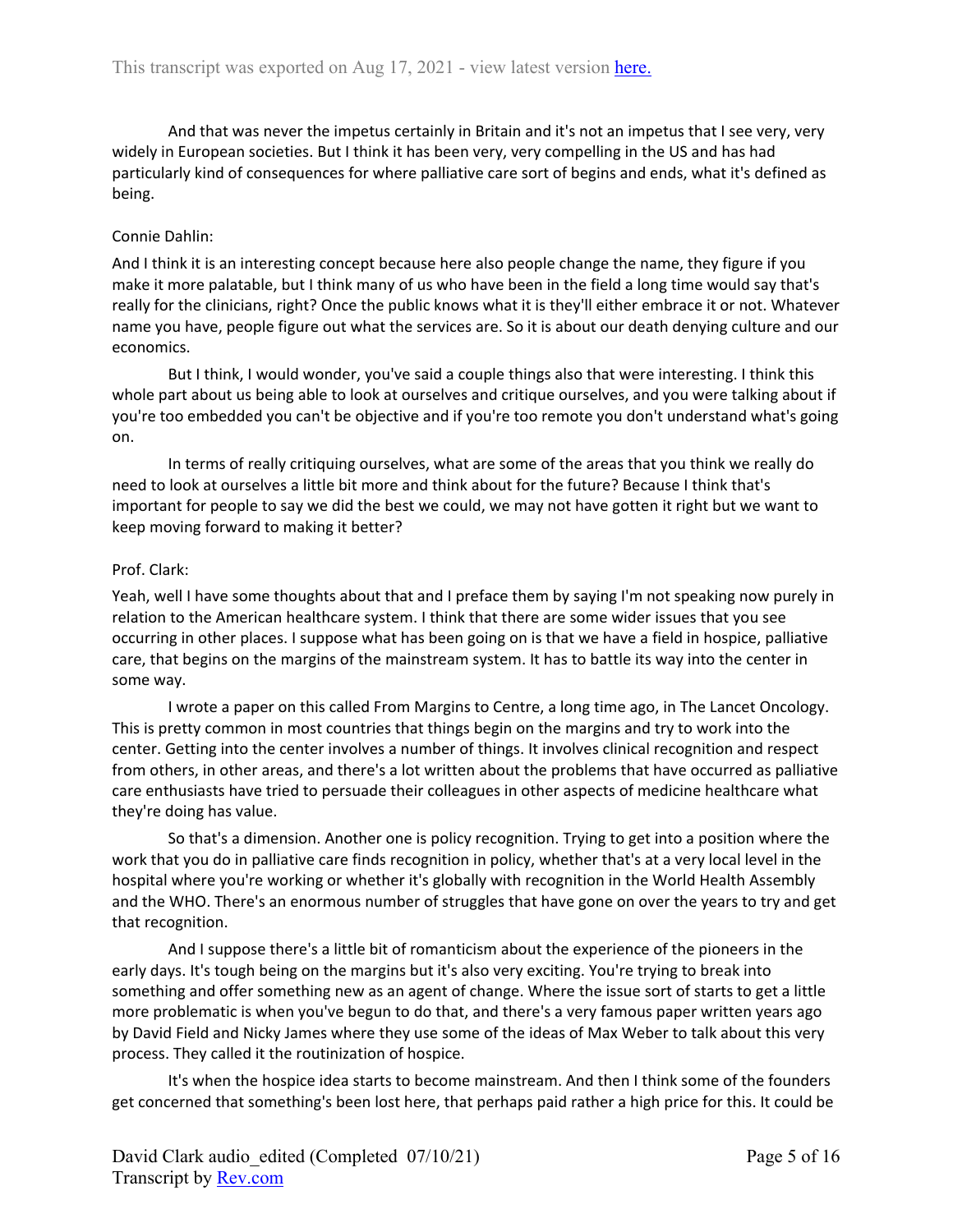that you have to shape everything to the constraints of the healthcare system, its funding structure, its systems of evaluation, quality assurance and so on. Or it might be that you have to pair back on the holistic vision of palliative care and give less emphasis to, let's say, the softer dimensions of spiritual care or psychological distress in favor of dealing with the most immediate and pressing issues of pain and symptom management.

So that kind of debate that goes on about whether it should be called palliative care or supportive care, is in that territory, because supportive care is unequivocally about this sort of whole... very strong emphasis on pain and symptom management. So I think these are quite interesting areas that the field has been traveling through.

But I also think that there have been new injections in more recent times of fresh ideas that come from elsewhere that sort of relocate or resonate some of the founding ideals of the hospice and palliative care leaders.

For example, the whole interest that's grown up around the world in compassionate communities, the idea of framing palliative care as a new public health issue that doesn't begin and end with clinical services but is something important in society that's about debating end of life issues more openly, having conversations about these things. Using that as a platform for thinking more proactively about advanced care planning. These types of things.

They seem to me to have been rather fresh ideas that have been exciting and developing in recent times that somehow reinvigorate the field that might be in danger of becoming as one person within it said many years ago, Michael Kearney in an article in Journal of Palliative Medicine. Are we becoming just another specialty?

So you might say, "Ah, David, this is all a very romantic view of hospice and palliative care and the real deal is to get out there and give the best possible end of life and palliative care to as many people as possible." And if that means it being a rather basic form of it, well so be it because we want as many people as possible to benefit, rather than... I wrote an oral history book about hospice care in Britain. We called it A Bit of Heaven for the Few, which was a quote from one of our interviews that the hospice world is doing a wonderful job but it's only reaching a very small number of people. Palliative care is designed to reach potentially everybody that could benefit from it.

If you look at The Lancet report on pain and palliative care, came up with this notion of health related suffering. Suddenly you find that 50 million people in the world every year could benefit from palliative care. Indeed, whether or not they die.

So this then becomes very, very broad. So I think some people feel that when the field is broadening in that way some of its initial essences get lost. So one thing we've been trying to do over the last couple of years is to establish a Cicely Saunders Society, to hold on to her memory and to salute that, but also to explore a legacy and what light it perhaps can cast on these sorts of dilemmas.

And I've noticed that the people that are drawn to the society from around the world often say this is a way to kind of reconnect with the early ideas so that we don't lose sight of these in our drive to be recognized, to get reimbursement, to professionalize, to have training programs and specialty recognition and all these things.

I think this is a fascinating dilemma for the field, and I think it's commendable that there are still people within it who want to just alert their colleagues to this, and say, "Well, hold on a minute, we're making progress down this particular road, but are we losing something in the process?"

I would hate this to sound unduly romantic, that it's just making an appeal to the good old days when in fact very few people got palliative care. That's not what I'm saying. I think there is a risk of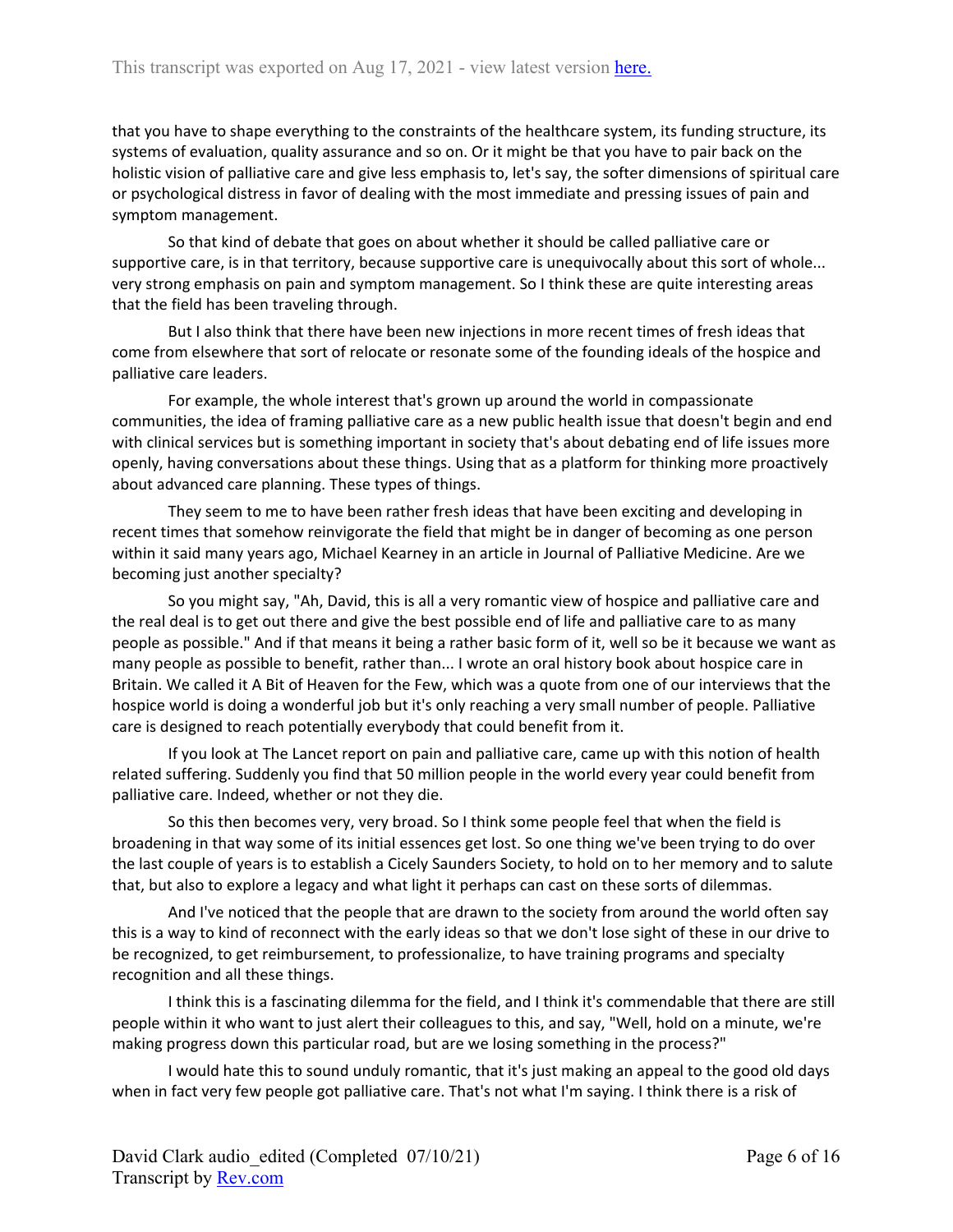losing sight of some of the deeper and more profound aspects that this field is interested in, in a way that many other fields of medicine are not.

### Connie Dahlin:

Well, where I think you... I mean, I think what you've talked about is this sort of like when you start off with a core group and you do, for lack of a better word, try to go mainstream, there's a compromise because in order to go mainstream you have to think about that. Where I also thought what you were talking about is I think that the World Health Organization, talking about palliative care as a part of primary health, right, as a part of...

Those, to me, are so important because exactly what you were saying, because the other part of this is I think if we think about health equity, if you look at the statistics at least in the United States from the 2020 National Hospice and Palliative Care Organization, we're still only reaching 80% are white people, we haven't moved into the African-American or the Hispanic or the indigenous population, so there's something about that, Hispanic as well.

Then you think about COVID, so we have this pandemic. It's not ours, right? We're helping the critical care, it's really theirs, but has that been an opportunity? Which I think it has. Or is it also going to make people think that we're taking care of only people at end of life again, right? But you're sort of speaking about how do you move forward, hold on to some of your primary ideals, which in my mind is this interprofessional part, where we have this group of people looking at all the perspectives, right? Because you've already brought up that it really needs to be social, spiritual, biomedical as well as thinking of the cultural and all of those pieces. That's what makes it so special. But we also have to figure out what happens in the real world, and maybe also in the United States as you've said before, because of our financial status it is different than maybe how the rest of the world is going to go.

But I also think that there's so much for us to think about and the rest of the world, particularly in developing countries, because we really haven't done a lot in this country on community health workers, of thinking about those alternative things. So it is a yin and the yang of holding on to the ideals that got you started and recognizing that as you move forward, you are going to have to change. That's just the evolution, right?

# Prof. Clark:

Yeah. But of course, the history of hospice in the US is about community services, and the route that was taken in the early days in New Haven was not to build a bricks and mortar hospice, but to develop a home based service, which becomes your paramount model in a way that it didn't in Britain.

St Christophers developed a home care service fairly quickly by 1969, it was up and running. But it wasn't at the center of the thinking until the building was up and the beds were in and... So I think that that is an important difference, that when you talk about hospice most of the time you're talking about care delivered at home, whereas in Britain when people talk about hospice they think about a hospice, a place you go to and where you might go to die or occasionally go there for respite for your relatives and that kind of thing.

I think the British hospice movement is really deeply challenged by this now. I wrote a blog about this a little while ago. For the first time, we've been seeing hospice closures on financial grounds in Britain in the last couple of years, and there's some interesting ideas emerging from that, but I was arguing that really the one way forward for our independent hospices, which are independent nonprofit charities, very much rooted in their local communities. We've got a few hundred of these across Britain.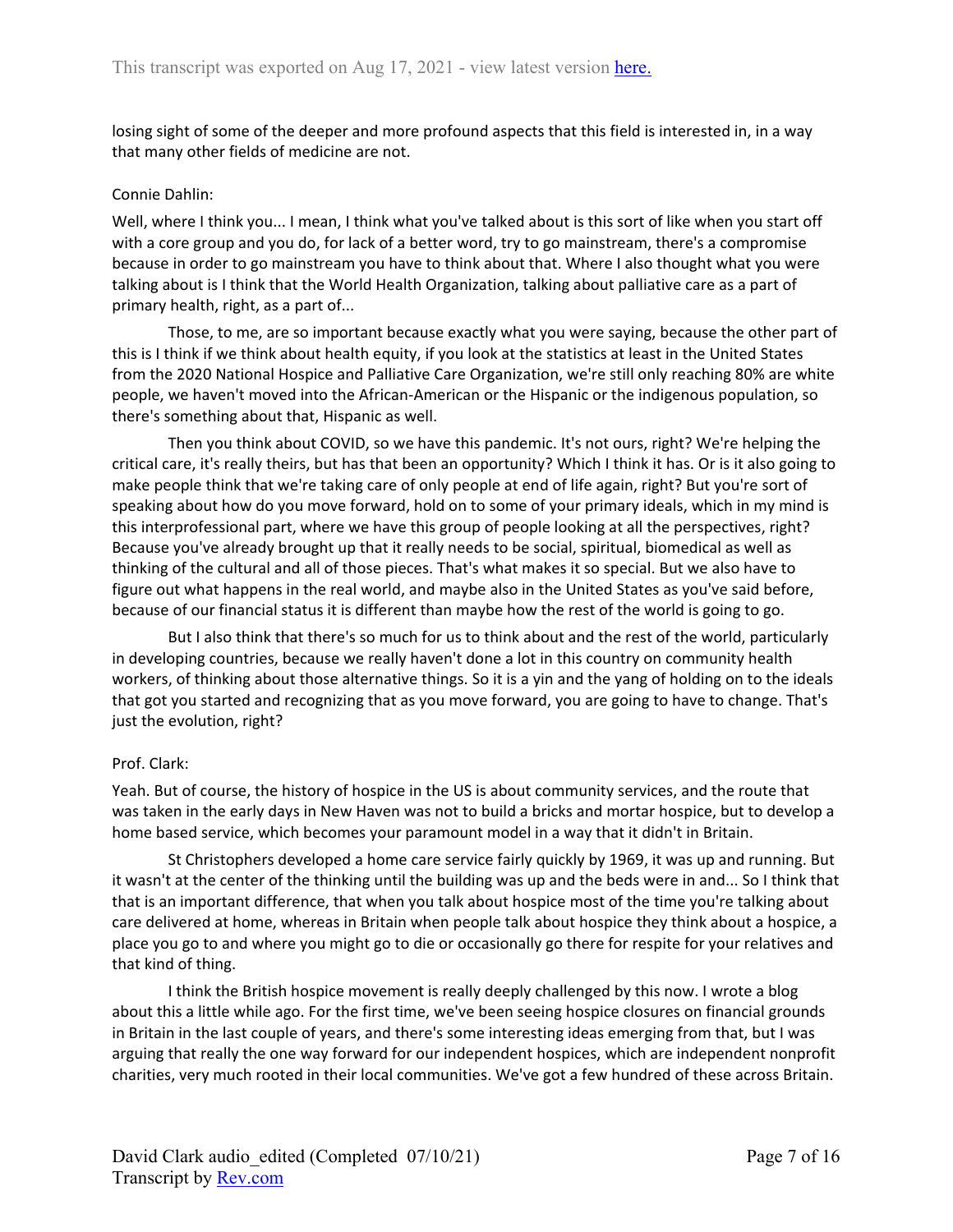That they should really try to divest themselves of their inpatient facilities, relocate those to the local hospital, have the NHS meet the cost of them, and then the hospice could focus more on community interventions of various kinds, bringing people in on a daily basis, reaching out to them at home, engaging with wider communities that surround the hospice in all sorts of ways that would be helpful to local society. So it is a bit of a turning point for the hospices in the United Kingdom at the moment.

When I was thinking about talking to you today and I was looking back to when I sort of really first properly got drawn into this field in about 1989, that was coming to the end of a decade when... it doesn't sound many in American terms, but in Britain it's quite a lot. Every year 10 new hospices were opened in Britain throughout the 1980s. There was 100 new hospices built in that period. There have been very few new ones built since then, though many of them have rebuilt, put up new buildings.

But it was a very dynamic time and that was also the period when in 1987 palliative medicine was recognized as a specialty for the first time, it was in Britain. It was when the first journals started to emerge, the late 1980s and so on. It was kind of a golden era for hospice in this country. But in the last few years, that has really turned around. What was seen as a kind of real virtue that our hospices were very substantially supported by local funding from the community, over the years that fraction hasn't changed much. The sector as a whole still relies on about two thirds of its funding coming from charitable sources, and only about a third from the NHS.

But now this is really beginning to break down and it's meaning that hospices are struggling to pay their way in the provision of inpatient care. And it's raised a lot of negative commentary where people are, I think rightly saying, why are we still funding two thirds of our hospice endeavor, which we're so proud in Britain, from charity shops and people running marathons and all of these kinds of things. I mean, it seemed okay at the beginning but here we are now 50 years on or more since the opening of St Christophers and we're still doing this.

So whereas I said at the beginning about the financial arrangements in the US being particular salient, but they're salient in Britain as well because although we have palliative care being delivered through the NHS that's free at the point of delivery, and the hospices deliver free care but they are struggling to actually generate enough income to provide the services that they want to.

Now, my opinion is that because they're still hooked on the idea that if you don't have inpatient beds you're not really a hospice, and I think they should try and drop that and let the local NHS take the strain. We do have some hospitals in Britain that have palliative care units that look like hospices and which are funded through the NHS, and it wouldn't be difficult to have more of those.

So the field is changing in all sorts of ways and I think that's where the role of somebody like me can be useful in laying out milestones, turning points, the paths not taken, the dead ends and so on. And the new opportunities. Because for clinicians, clinician managers and leaders, they're often very much pressurized by their day-to-day responsibilities, and it's not so easy to step outside of that. We have this expression here, when you're holding a hammer everything looks like a nail.

I've regarded my job as being to try and help people to just, however briefly, step out of what way of thinking, and just to try to think again about what's going on. There's been quite an interest in Britain in this whole idea of taking design principles in order to redesign services. It's quite seductive but I've not yet seen any real evidence of where it's worked, but the concept that you sit down and look at your service from a design perspective and you think about how it's built and how it operates and whether changes to the design would be desirable and beneficial.

I think that's kind of a helpful way of doing this. It's a slightly more process driven approach, but I think having the ability to step back is important. At two levels, really. One is to understand where you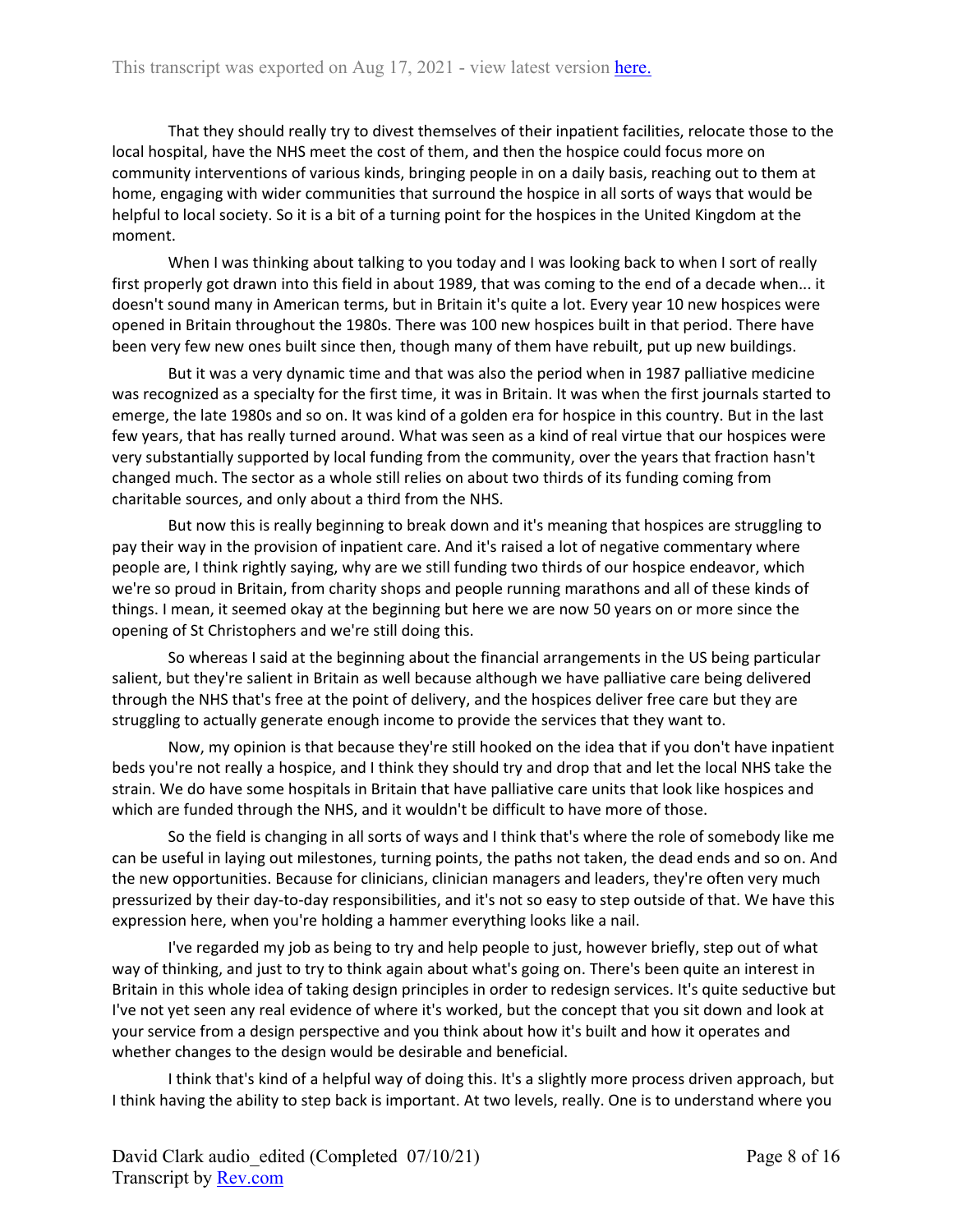are in the historical context, over the longer duration, where why are we like this, and then the other one is to be in a better position to respond to the opportunities and threats and that are around you right now. Doing both of those I believe is helpful but when the pressure is on it's often very difficult to do that.

# Connie Dahlin:

I think you bring up a really, really important point in what you were saying. I think this redesign is important because we have a whole different generation coming up with very different values. So what we based it on was 50 years ago and what people want is different. I think the other part is that you mention this clinical part. I know there's still research and all that but I think we sort of have the clinical piece down. We know what to do and how to do it and some of the medications. We can fine tune that.

I think your part about process is really important because how do we use the resources that we in fact have in a very... being a good steward? And I think in my mind this whole part of community is really interesting because you're talking about inpatient houses. We don't have as many of those for the exact reason that people often can't get the support.

The flip side of that here is I think what we're really trying to think about is you have these acute care settings, crisis oriented, how do we keep people in the community where they want to be knowing that every community will be different, but how do we give sort of a blueprint for these community partnerships that really are engaging that community with those resources and those populations that speak to them, to be helping us do this? And whether at that also means is that we have to sort of let go of that control, right? That if we're engaging with faith based communities or engaging in community health centers, we're going to have to let them guide some of that because they're in that community. We are kind of brought in as a partner.

So there's a lot of these themes that I think you're bringing up of really where we need to... One of our key roles is to be a partner and listen to other people's ideas about it because we don't know what everybody needs, right? We have to have people be telling us. But you've brought up some amazing parts for that.

# Prof. Clark:

For me, one of the really interesting examples of that giving up power, is to be found in the state of Kerala in India, where you have this massively effective community based approach to palliative care, often referred to as the neighborhood networks in palliative care. It's been initiated and led by Suresh Kumar and his colleagues over many years, and they started off right at the grassroots and that's where they've stayed.

What Suresh has often said to me is that to empower people in the community, you have to be willing to give up your own power. I think this is something that medicine finds very difficult to do. But what you find in the model of palliative care in Kerala is that the doctor doesn't have any higher status than the volunteer or the fundraiser or the community activist.

But what I also like in the Kerala model is the way that they've engaged with groups in society it's complicated in the state of Kerala, there are Christians and Muslims and Hindus. But they've also engaged with the trades unions, with the police, with the political parties. And this is something quite different to anything we see in most other places. There's a kind of literacy about palliative care in the state of Kerala, in the society as a whole, that you don't really find elsewhere.

It's been enormously successful there and there's a lot of good data now on its coverage and some data on its quality. But paradoxically it's struggled to develop anywhere else. Even in other parts of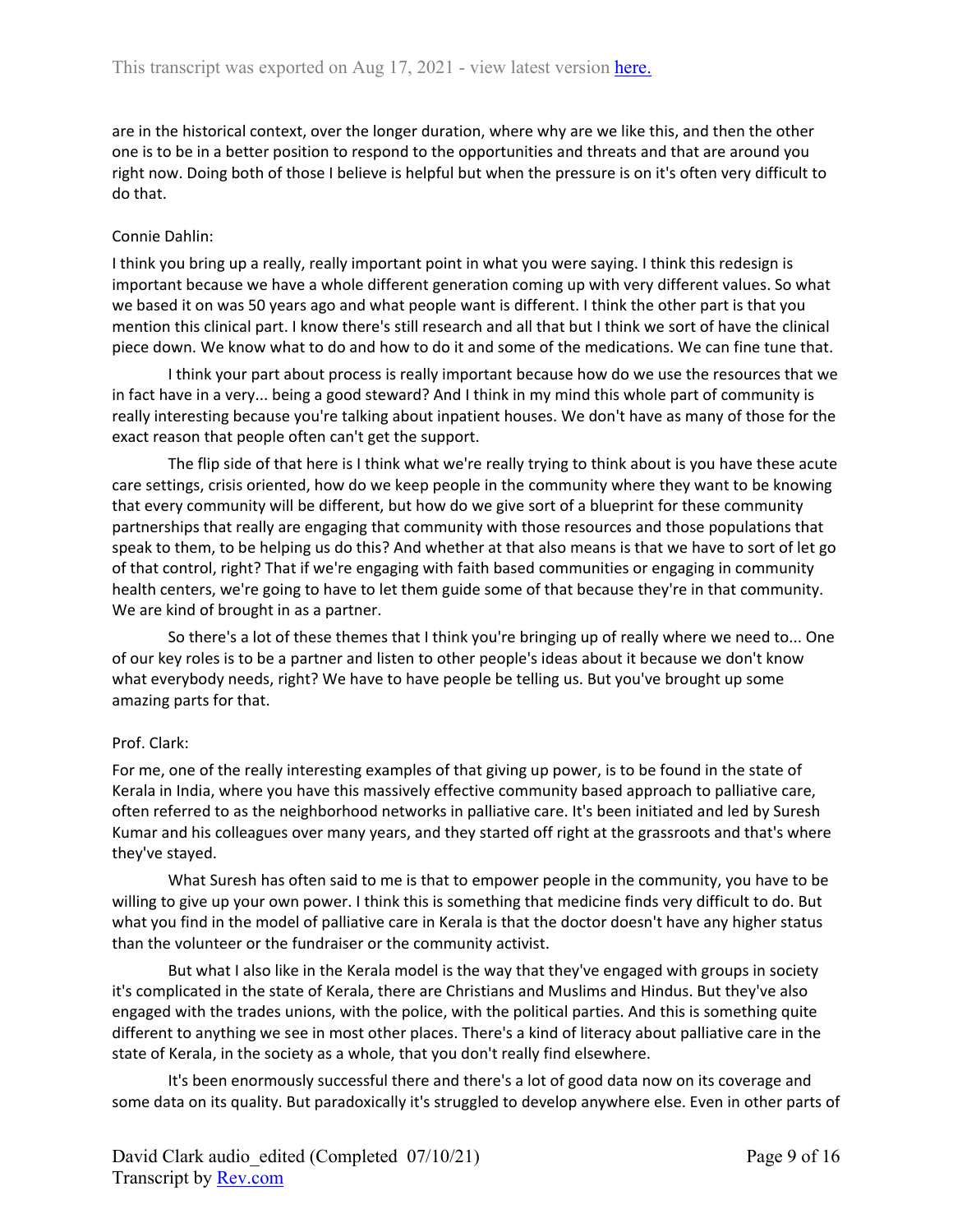India. So we did a study a few years ago where we looked at an attempt to transplant the model from Kerala to the state of West Bengal. Much poorer state with much lower levels of literacy and education in society, and the model got going but it looked very, very different and didn't succeed as well as it has in Kerala.

The hope that this could be a model not just for the rest of India but for the developing world or even for the world as a whole, is still to be realized. There are people in many countries in Europe, Britain and Switzerland and elsewhere, who have taken elements of the Kerala model and are trying to foster them in their own context.

But that's a radically different approach to the ones we've been describing and it's been enormously successful in one state but for reasons that aren't properly understood, it hasn't flourished when it's been transferred and translated elsewhere. And this has been a theme that's interested me a lot over the years, particularly in more recent times. I think in the global context of palliative care there's been and remains a view that you build a model that can be tested out somewhere, usually in the global north in an affluent country, and you come up with something you believe to be robust and then all you need to do is roll it out all around the world and you do that through getting WHO endorsement and Lancet endorsement and that kind of thing.

But I think the reasoning here is very, very flawed. Not just because good ideas come from the poorest countries as well and you get this kind of reverse innovation at times where an idea like the Kerala model transplants to more affluent settings. But it's just that there's a naivety and almost an imperialism as well, that in the global north we have access to all of the solutions.

Now, we wrote a couple of long papers on about this in relation to the Liverpool Care Pathway. So the Liverpool Care Pathway gets developed in Britain by enthusiastic palliative care people with brilliant hospice credentials, and it gains endorsement from governments or for governments of the UK endorsed it, and it became very, very widely used in Britain in the local care pathway for the last 48, 72 hours of life. And a lot of people were on the pathway when they died, when it was at its height. My own mother was on the Liverpool Care Pathway when she died.

But then suddenly there was this huge backlash that blew up from outside the field. Journalists and newspaper people and reporters and things. And then a lot of stories emerging about discontent on the part of family members who's had a relative put on the pathway. And eventually there was an inquiry into the Liverpool Care Pathway and it was withdrawn.

But, that wasn't before the perpetrators and developers of the pathway spread the message to 22 other countries that were also using it, some more or less extensively than others. And they were then left wondering well, we took this idea that came from Britain from people with excellent credentials but now the British government has abandoned it, but meanwhile we've adopted it.

So there are examples where things have not worked out very well. This is the first one we know of where palliative care intervention was actively banned by a government right here in the United Kingdom. So these things needs to be understood better and for people who were studying on your course, we have written two long papers on this published on Wellcome Open Research platform, so they're free and open access.

I wrote them with Jane Seymour, Jane led on the first one and that was really telling the story of the rise and fall of the LCP in Britain. Then the second paper I led on and that was trying to tease out how it had spread in the meantime to 22 other countries and how they'd used it and what they had learned as they tried to adapt the intervention to their own context, and then what they did when they discovered that it had been abandoned in Britain.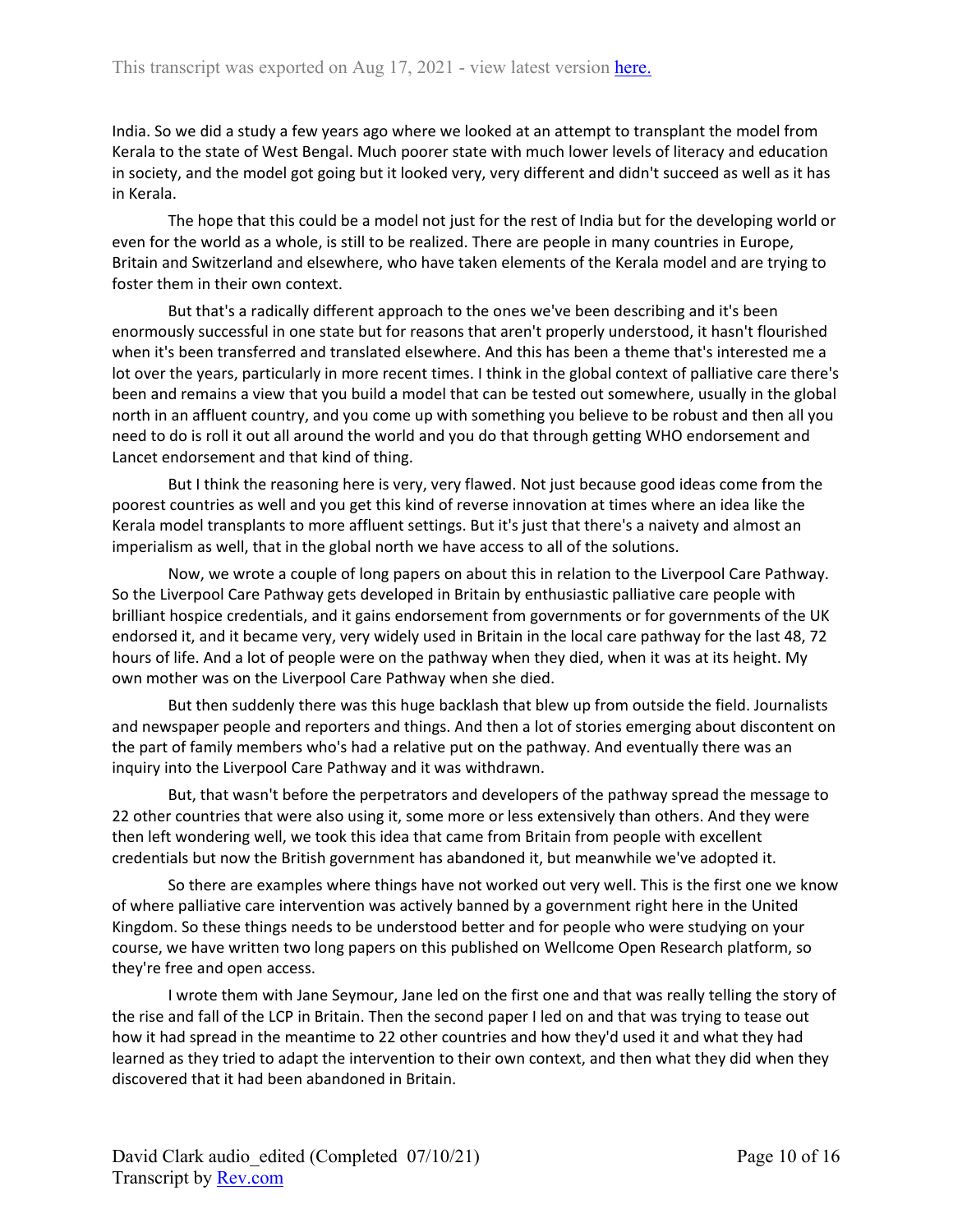So I've had the luxury of being able to look at these things in detail but to me there are enormous lessons to be learned from that particular example. But there's, I would say, a slight unwillingness to go too far into exploring that. I looked recently at the first papers being read by 17, 18,000 people, which is a lot for a paper in our field. I hope that those who have read that have been able to take away some kind of lessons from the dangers of perpetrating a model rather hastily and without the best evidence, getting it adopted by the policymakers and then rolling it out at the population level. It looks like a great achievement until it goes wrong.

### Connie Dahlin:

Right. Well, I think also what you speak to is this thing that I've been struggling with for many years, of that I think in the United States we had this hospice model and then we moved to palliative care which was very hospital focused, and then I think the other part is you've spoken about this dimension that we have, interprofessional, and we have had sort of this equity issue for a long time, right? Of kind of thinking about okay, what happens in an academic medical center versus what happens in the rural community, and models don't work that way and they don't have the resources.

Then the language is different when we think about this Eurocentric model that we talk about, death and dying, here unless a patient says death and dying we don't think they've accepted it, and you and I both know culturally they may never say that, it may not even be appropriate. So we very continued that.

And then I even think in amongst the team, and you sort of have hinted at that, I mean there's very much still this part about who has the power at the table. We talk about it in a professional team but we still haven't worked out the dynamics in the team of are we really equal in this and what happens when you do that. So I'm just curious if you have any other thoughts about this sort of equity at this micro-level and then you kind of talked about this [inaudible 00:48:25] level too of global response.

### Prof. Clark:

Yeah. Well, I think a lot of people continue to be engaged with the whole question of equity and fair access to palliative care and certainly there is work going on in Britain around that and there's a big acknowledgement that people from black and ethnic minority communities are far less likely to gain access into a service that's free.

So I think that remains a big issue, equity just as fairness. But it's still to be resolved. Something to do with the messaging that goes on about palliative care, and I suppose this is what Diane Meier was very keen to do, to get clear messages to specific audiences. But it sounds like from what you've said, and it would probably be the same here, that messaging to ethnic minority communities in the United States and in Britain has not been particularly clear or particularly compelling.

So I think that there's a lot still to be done there. And progress on that has been rather slow. But of course at the same time you've got growing need. The aging population's producing these huge spikes in demand for palliative care as well. So yeah, I think the equity issue will... I sensed recently, there's a renewed interest in addressing this and trying to do something about it. It's been swept under the carpet in various ways and hasn't demanded a lot of attention. But it has to be tackled.

### Connie Dahlin:

Well, I think for here in the United States, I mean COVID just laid it bare. We were pretending that it wasn't there but when you look at all the COVID cases and care people received, even for people who don't believe it, there is so much... Well, I can't even say science because we have people who don't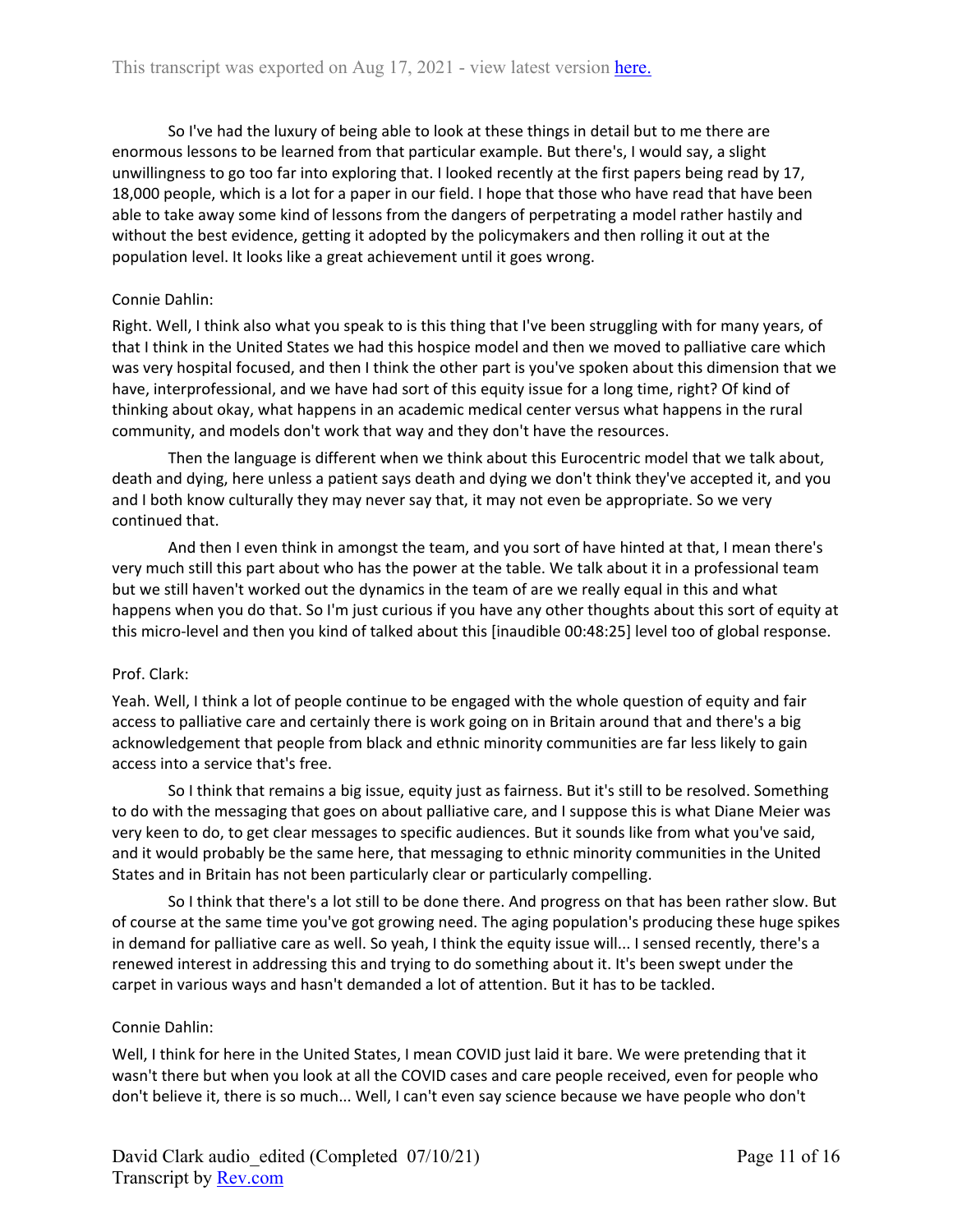believe science. So we can just say there's evidence to suggest that's so strongly correlated that if you wanted to ignore it before maybe you could get away with it, it's just such an elephant in the room now.

So maybe that's one of the 50 years later types of things of the things that we do need to address in a very different way, and having the students in this class who are coming from all over different things, they might offer a different perspective. I just think that's important.

Prof. Clark:

Yeah.

Connie Dahlin:

Dr. McPherson, you have a question, I can tell.

#### Dr. Lynn McPherson:

Yeah. So I would like to know what Dame Cicely Saunders was like. Was she a grandmotherly type, was she spicy to the end? What was she like?

#### Prof. Clark:

Well, she's a pretty intimidating person in many ways. I knew her pretty well but I wouldn't say I felt relaxed in her company very much. She didn't do smalltalk. She was very earnest and focused, and I asked her about her mental acuity in the later years of her life and she thought in many ways that she was sharper in late life than she'd been earlier.

Yeah, I remember her saying to me though that she did look back at times and she could remember times when she'd been a bit too sharp in dealing with people, over hastily making judgments about what should be done and shouldn't be done. But she had a tremendous mind, she read very, very widely. You'll get to the end of the book, you'll see that she still went, even in the last few months of her life she was receiving lots of visitors and they were getting questioned about their views on this or that issue that was around at the time.

Lord Joffe was trying to bring an assisted dying bill through the House of Lords in 2005, and Cicely was following that very, very closely right up to the time that she died and asking people what their views on Joffe were and would it succeed and so on.

But for me, she's an endlessly fascinating person. It was a huge privilege to spend time with her, to collate her papers, to do the trilogy of the two edited books and the biography. And also the little book Watch with Me that I did with Cicely, which is tiny five chapters that really... Well, it was described by Robert Twycross at her memorial service as her autobiography. It's five pieces that she wrote over five decades that bring together her personal journey with her work and her faith and her practice of hospice care. That book was translated into Danish just a few months ago. I saw Connie had a Danish poster behind her.

Connie Dahlin:

Yes.

Prof. Clark: Is that Ross [Kilburn 00:54:01]?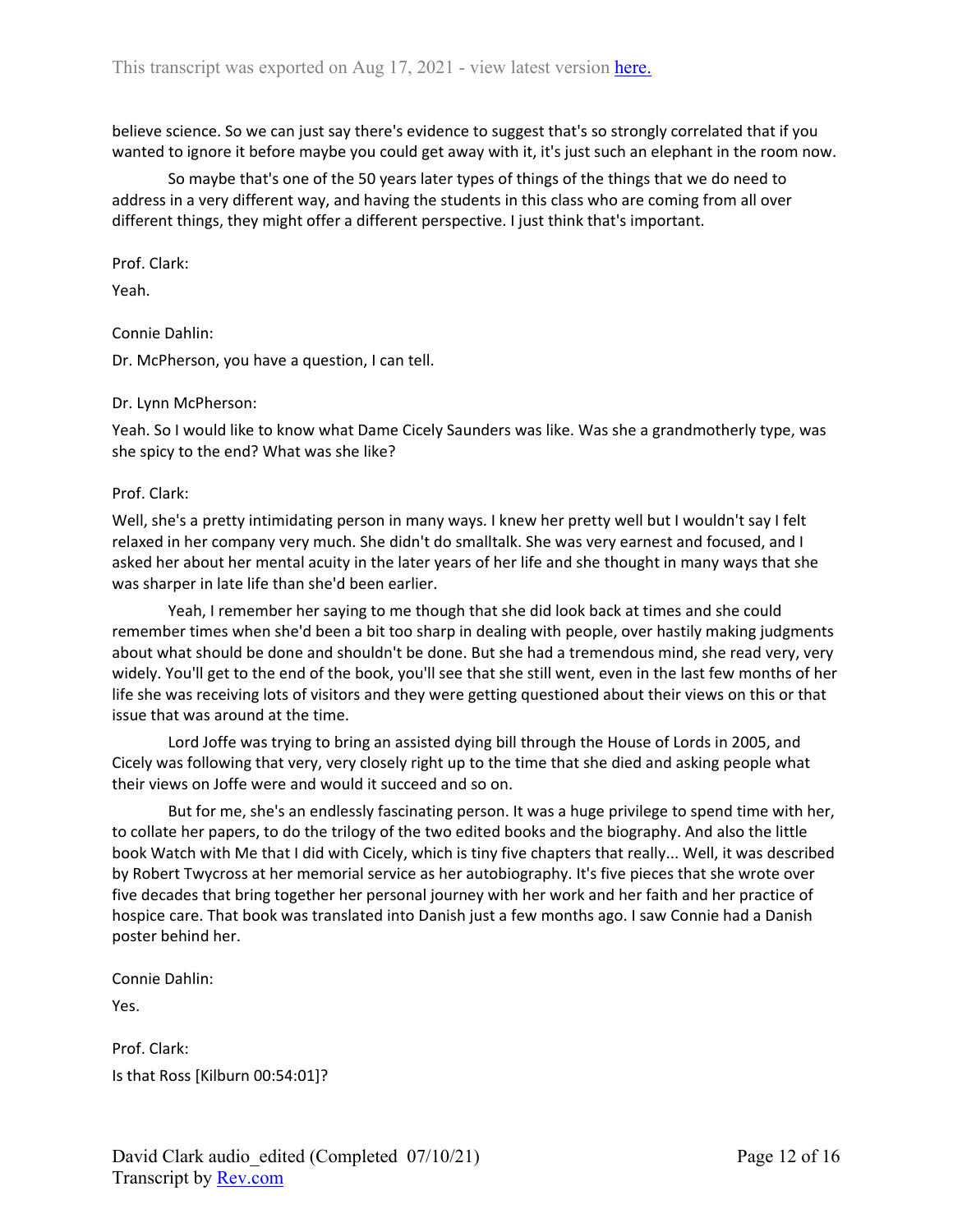# Connie Dahlin:

Yes, that is.

# Prof. Clark:

Yeah, there we go. So yeah, some of my colleagues in Denmark have translated the book in Watch with Me into Danish. It's been translated into seven languages now. So I find Cicely a pretty intimidating character but endlessly fascinating. What I'm trying to do at the moment, when I'm not responding to podcast interviews, is I'm trying to write a play about some aspects of her life, and that's going quite well working with some young theater people and also a nurse colleague of mine who knew Cicely very well and worked at St Christophers, but also knows about theater. So there are four of us working on this and I'm writing the script.

Our goal is that we will try to premier it at the Edinburgh Fringe Festival next summer in 2022. She fascinates me, I finished writing the biography some years ago but I still keep coming back to her work reading and rereading things that she said and wrote, I think there's an enormously rich legacy there that should be of interest to anyone in our field.

# Dr. Lynn McPherson:

Absolutely. I'm sorry I did not meet her. I think Connie did have the chance to meet her.

Prof. Clark: Oh did you?

Dr. Lynn McPherson:

But she strikes me as somebody who did not suffer fools gladly.

# Prof. Clark:

Oh, that's absolutely true. Yeah. You'll see that in the book at times in the way she responds to people who ask silly questions in letters or want to come and visit the hospice from America on Christmas Eve. Things like that.

Dr. Lynn McPherson:

How did you know?

Connie Dahlin:

Yeah, I had the opportunity. I did the Hospice Education Institute with Michael [inaudible 00:56:02], who you probably knew.

Prof. Clark:

Oh yes.

# Connie Dahlin:

Michael and I went way back and then also when she came to Boston we had a conversation with her and so I would agree with everything you said, intimidating and you wanted to be thoughtful. I'm sort of fascinated, I think, when I think of what was going on of her career as being a social worker, a nurse and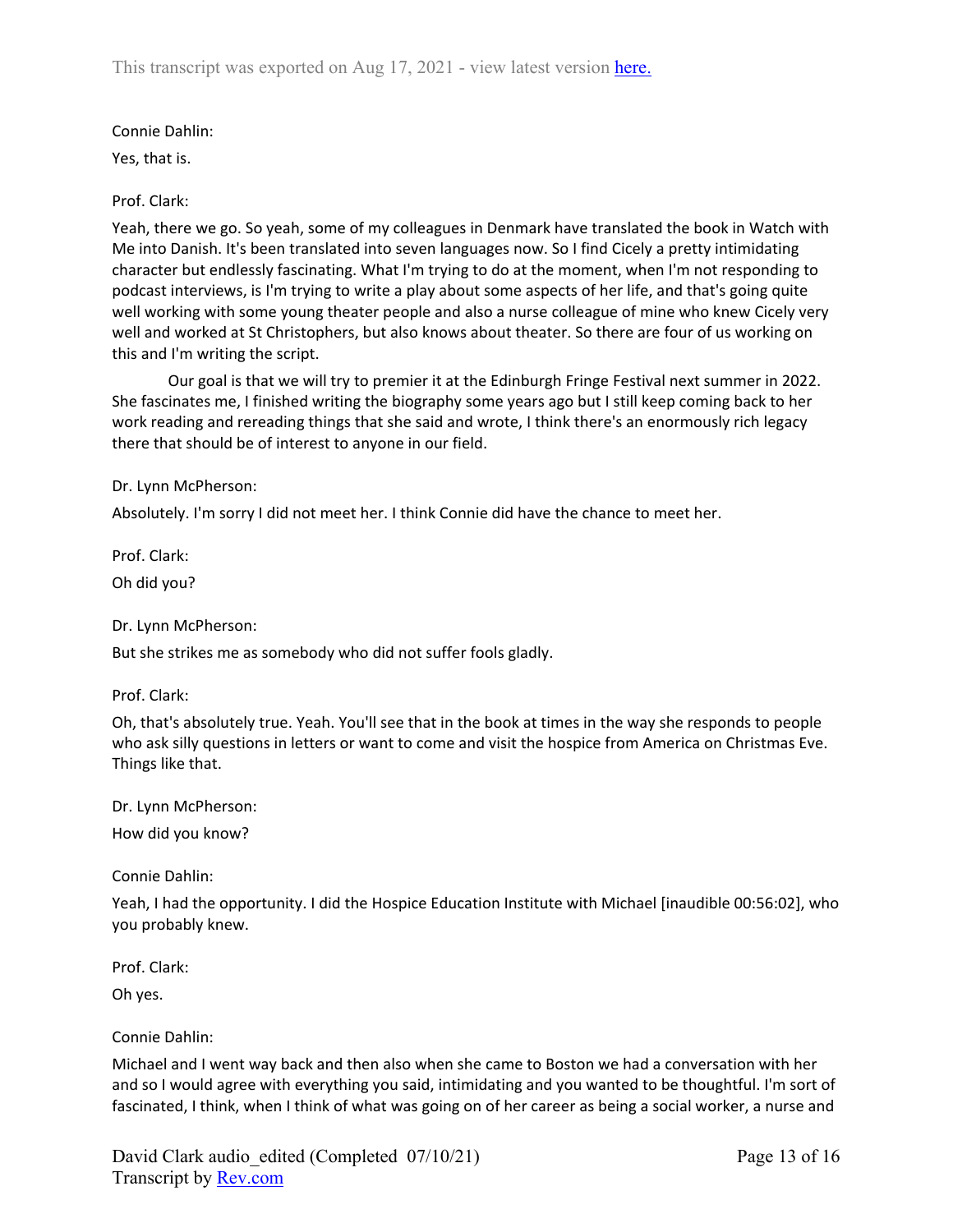a physician. That part of, how that... if she could ever differentiate how each of those changed her practice. But then also thinking about that she... this triangle of her and Elisabeth Kübler-Ross and Florence Wald, these three very strong women.

Prof. Clark:

Yeah, absolutely.

Connie Dahlin:

Wishing that you could be a fly on the wall when they had some of their debates, must have just been pretty amazing.

### Prof. Clark:

Yeah. She could get quite snippy with Elisabeth. I think they butted heads a little bit. But with Florence Wald it was a lifelong friendship. They were very close to each other and corresponded regularly right up to the time of Cicely's death. So yeah, in fact I've been reviewing the correspondence between Florence and Cicely just recently. There's a couple of massive files of letters in the archive between them. Fewer with Kübler-Ross, but a huge amount with Florence. And also with [inaudible 00:57:41], a massive correspondence, and with Sam Klagsburn who was the psychiatrist who used to visit St Christophers once a year from the States to give advice on organizational matters.

These are really rich sets of correspondence, they're not like just the modern email, they're pages long and they're reflecting on issues and something I've read and something you should read. Yeah.

Connie Dahlin:

Which is interesting, even though as you were saying that, and you kind of jumped to it, the transition of people writing those letters and being like that and now just trying to get access to people's emails.

Prof. Clark:

Yeah.

Connie Dahlin: Just trying to think how different that is.

Prof. Clark:

Yeah.

Connie Dahlin: Amazing.

Prof. Clark:

Okay.

| Connie Dahlin: |  |
|----------------|--|
| Yes.           |  |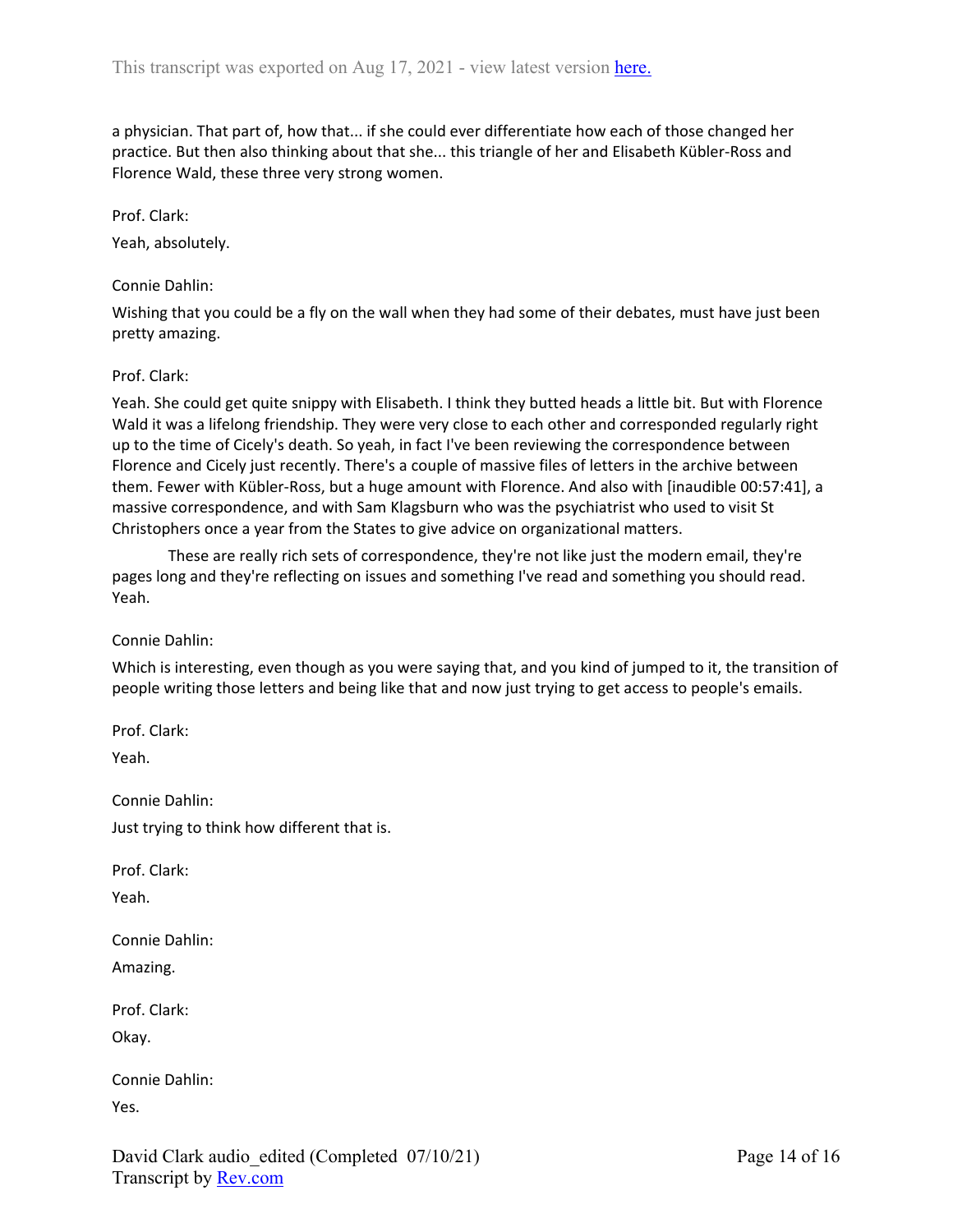# Dr. Lynn McPherson:

As we wrap up, Prof. Clark, any advice for our PhD graduates as they move forward into this field?

# Prof. Clark:

Well, I think it's great that you're doing this kind of course. I'm a great believer in this approach. When I had left Lancaster University where I established the International Observatory on End of Life Care, I left there in 2009 to move to the University of Glasgow, and one of the last things I was able to push through was a taught doctorate in palliative care. It's been enormously popular.

I've subsequently employed people from the US who graduated from that program because it's also a distance program. So I think it's great that you've got students on it and I would encourage them to use the space that the course provides them with to think widely and to read widely and reflect. Try to get out of their own bubble wherever they can, out of their own comfort zone, to explore matters of difference and contradiction in an active way, which of course this really provides you with an opportunity to do. It's not simply a training in how to do something, it's a questioning of why we do it and how it might be done differently. I think to really enjoy that experience in a creative way would be a wonderful starting point for students on the program.

### Dr. Lynn McPherson:

As a lifelong qualitative researcher I guess you are firmly behind the idea of always maintaining a good sense of curiosity.

Prof. Clark:

Absolutely. Yes, always wanting to know why things are the way they are and why we do things in a particular way.

Dr. Lynn McPherson: Definitely.

Prof. Clark:

But as I say my approach has not been in order to demolish things, it's been to try to improve them rather than destroy them.

Dr. Lynn McPherson:

Definitely. Connie, any last words for Prof. Clark?

Connie Dahlin:

Oh, thank you so much. This was such a great, rich conversation and to hear the different places and to know that we still all have a place to do some work in this field as we move it forward in whatever iteration it goes and whatever community we're in.

Dr. Lynn McPherson:

Thank you so much.

Prof. Clark: